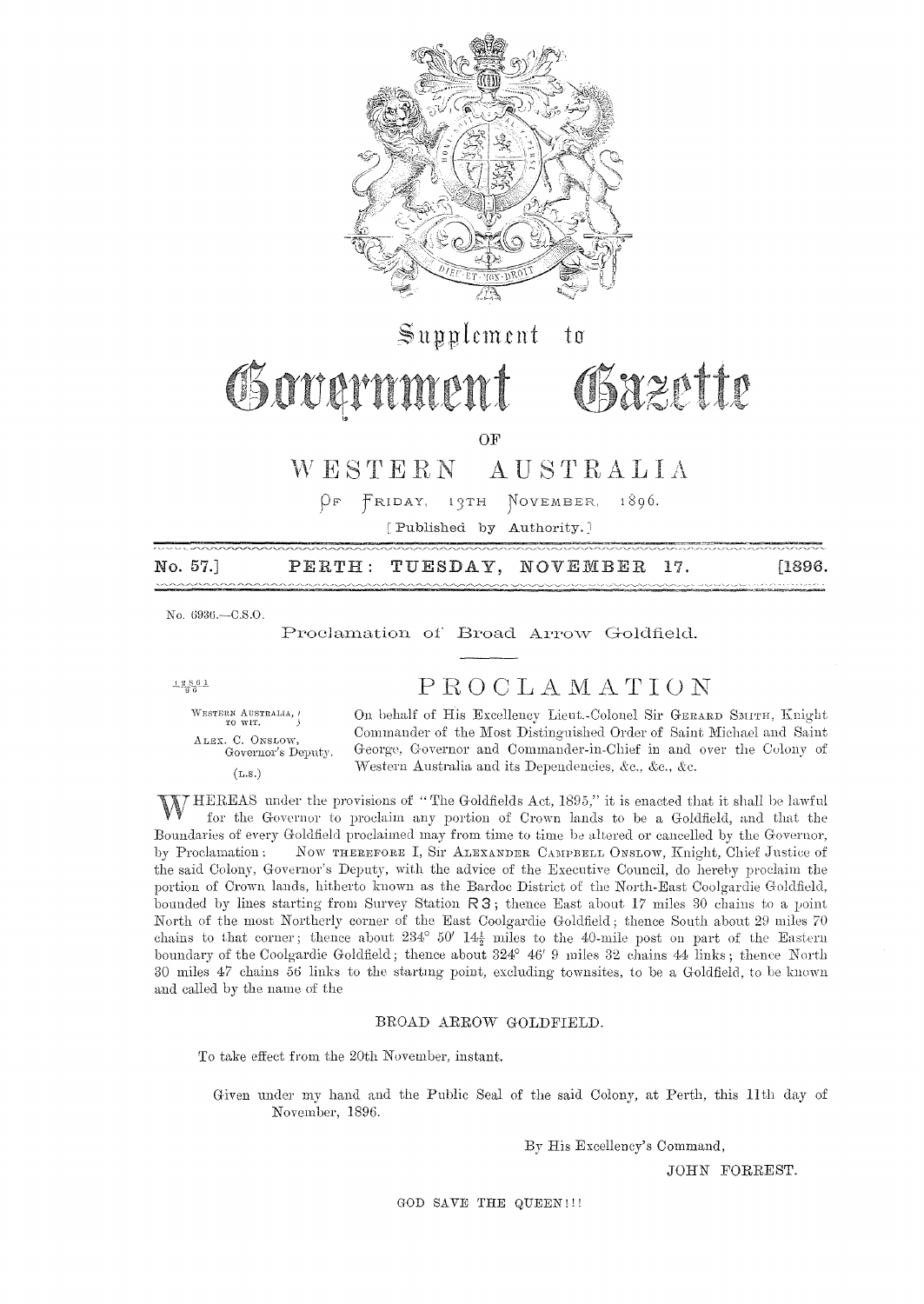No. 6937 .- C.S.O.  $3\frac{3}{9}\frac{1}{6}3$ 

Colonial Secretary's Office, Perth, 12th November, 1896.

IS Excellency the Governor, by his Deputy, in Executive Council, has been pleased to confirm the following By-laws made by the Council of the Municipality of Albany.

### OCT. BURT,

Under Secretary.

#### BY-LAW No. 13.

#### SUB-SECTION 27 OF SECTION 99 OF 59 VICTORIA, No. 10. To regulate the riding, &c., of Bicycles, &c., within the Municipality.

1. Throughout this By-law the expression "Cycle" shall r. Throughout ones by take the expression "object" shadow and the expression "Cyclist" shall mean a person riding a bicycle, tricycle, or other velocipede.

2. No person shall ride or impel a cycle upon any footway within the Municipality.

3. No person shall, between the hours of sunset and<br>sunrise, ride a cycle in or on any street or road within the<br>Municipality unless there is attached thereto a lamp, which<br>shall exhibit a white light in the direction in w she is proceeding, and at all times be kept lighted.

4. Every cyclist shall carry a bell, which shall be rung<br>as a signal whenever any person on foot or on horseback<br>or vehicle is being approached or passed.

5. No person shall leave any cycle in or on any street or footway so as to become an obstruction, and every person shall remove his or her cycle immediately upon being requested by any constable or officer of the Council.

6. No cyclist shall pass at a speed exceeding eight miles an hour any person who shall be riding or driving any horse or other animal.

7. When a cyclist meets any horse or animal, and such horse or animal becomes restive, or appears likely to get<br>beyond the control of the person in charge thereof, such cyclist shall dismount and shall remain dismounted until such horse or animal has been passed.

8. No person shall ride any cycle round the corner formed by the junction of any streets or roads in the Municipality, or across the intersection of any of the said streets or roads, at a pace exceeding six miles an hour.

9. Any person offending against any of the provisions of this By-law shall forfeit and pay, upon conviction, a penalty not exceeding £20.

JOHN MOIR, Mayor.

The above By-law No. 13 was duly made and passed by the Albany Municipal Council on the 20th day of October, 1896.

> ROBT. P. GREENSHIELDS Town Clerk.

#### $E. 6\frac{13}{96}5$

#### Education Department, Perth, 12th November, 1896.

IS Excellency the Governor, by his Deputy, in Executive Council, has been pleased to make the following appointments in the Education Depart $ment:$ 

- $\rm H_{ENRY}$  Havitat to be, temporarily and provisionally, Assistant at Beaconsfield School,  $E. \ \frac{5.3.2}{9.6}$ vice Slater, transferred.
- GEORGE J. MORGAN, to be, temporarily and  $E. \ \frac{4585}{96}$ provisionally, Master of Bibra Lake School, vice H. Warthwyke, resigned.
- JOSHUA TAYLOR to be, temporarily and pro- $E. \frac{52*}{90}$ visionally, Teacher of Rockingham and Hope<br>Valley Half-Time Schools.
- E.  $5\frac{50}{96}$  CUTHBERT R. JAMES to be, temporarily and provisionally, Assistant at Beaconsfield School, vice Bray, transferred.
- E.  $s_{\frac{3}{96}^3}$  E. P. DESPARD to be, temporarily and provisionally, a Clerk in the Education Department.

O. P. STABLES,

Secretary for Education.

#### Department of Mines, Perth, 14th November, 1896.

IS Excellency the Governor, by his Deputy, in Executive Council, has been pleased to make the following appointments :-

M.  $\frac{12.862}{9.6}$  Mr. L. R. Davis to be Warden of the Broad Arrow Goldfield.

Mr. CHARLES SHEPHERD, temporarily, to be<br>Assistant Draftsman at Cue, Murchison Gold- $M. \ \frac{815}{95}$ <sup>5</sup> field.

> HENRY C. PRINSEP, Under Secretary for Mines.

## TENDERS ACCEPTED.

#### General Post Office,

Perth, 13th November, 1896. THE following Tenders have been accepted for the conveyance of the undermentioned Mails:-

 $\frac{49}{06}$  5 JOSEPH J. BROWN, £15 per annum: Between the Moora Post Office and the Railway Station, Moora, and *vice versa*, as often as required.

 $5901$ JAMES DONEGAN, £35 per annum:

Between the Post Office at Newcastle and Deepdale, once a week, on horseback.

 $5.30.1$ CHARLES WILMOT, £70 per annum:

From the Post Office at Yalgoo to Carlisle and Cumberland vid Renmark, and vice versa, twice a week, in a spring vehicle.

 $5\frac{752}{96}$  COBB & COMPANY, LTD., £120 per annum :

From Kalgoorlie to Bardoe via Paddington, Smithfield, and Broad Arrow, and vice versa, once a week, in a spring vehicle, in addition to present service.

 $5 \frac{1}{2} \frac{3}{2} 9$ BURT & McRAE, £130 per annum :

Between the Post Office at Hall's Creek and the Fitzroy Crossing, once a month, on horseback.

> R. A. SHOLL, Postmaster General and General Superintendent of Telegraphs.

#### Leederville Municipality.

**ITATEMENT** of Receipts and Expenditure for the year ending October 31st, 1896 :-

|                                              |                                                                 |                      |                      | 1720DILID.        |           |                      |           |      |                         |          |
|----------------------------------------------|-----------------------------------------------------------------|----------------------|----------------------|-------------------|-----------|----------------------|-----------|------|-------------------------|----------|
| October 31st.                                |                                                                 |                      |                      |                   |           |                      |           | £    | s.                      | d.       |
| To Government Subsidy                        |                                                                 |                      | $\sim$ $\sim$ $\sim$ | $\cdots$          |           |                      |           | 50   | $\Omega$                | $_{0}$   |
| Government Grant to Mechanics' Institute     |                                                                 |                      |                      |                   |           |                      | $\cdots$  | 350  | 0                       | 0        |
| Rates collected to date                      |                                                                 |                      | $\mathbf{r}$         |                   |           |                      | $\cdots$  | 35   | 18                      | 6        |
| Dog Licenses                                 | <b>Contractor</b>                                               |                      | $\rightarrow$        | $\cdots$          | $\cdots$  | $\cdots$             | .         | 0    | 3                       | 9        |
| Cart Licenses                                |                                                                 | $\cdots$             | $\cdots$             | $\sim$ 4 $\times$ | 5.5.4     | $\cdots$             | .         | 0    | 12                      | 6        |
| Voters' List                                 | $\sim$                                                          |                      | $\sim$               |                   |           |                      | وباد      | 0    | 10                      | $\theta$ |
|                                              |                                                                 |                      |                      |                   |           |                      |           |      |                         |          |
|                                              |                                                                 |                      |                      |                   |           |                      |           | £437 |                         | 9        |
|                                              |                                                                 |                      |                      |                   |           |                      |           |      |                         |          |
|                                              |                                                                 |                      | EXPENDITURE.         |                   |           |                      |           |      |                         |          |
| By Brief Bag                                 | $\sim$ $\sim$                                                   | $\cdots$             |                      | 1.1.7             | $\cdots$  |                      |           | 0    | 11                      | 6        |
| Postages                                     | $\sim$                                                          | .                    | $\cdots$             | $\cdots$          | $\cdots$  | $\cdots$             |           | Ŧ    | 0                       | $\theta$ |
| Cheque Book                                  |                                                                 | $\cdots$             | $\sim$               | $\sim$            | $\ddotsc$ | $\cdots$             | $\ddotsc$ | 0    | 5                       | 0        |
| Cash Box<br>,,                               | $\cdots$                                                        | <b>Sales Control</b> | $\cdots$             | $\cdots$          | .         | $\ddot{\phantom{a}}$ | .         | 0    | 12                      | 6        |
| Kerosene and Back Lamp                       |                                                                 |                      |                      | $\cdots$          | ÷.        | $\cdots$             | $\ddotsc$ | 0    | 12                      | 6        |
| Stationery<br>, ,                            |                                                                 | and the same state   |                      | $\cdots$          | $\cdots$  | $\cdots$             | $\cdots$  | 3    | 15                      | 6        |
| Printing Rate Notices<br>,,                  |                                                                 |                      | $\mathbf{r}$         | $\cdots$          | .         |                      |           | ı    | 7                       | 6        |
| Advertising                                  | $\mathbf{1}$ and $\mathbf{1}$ and $\mathbf{1}$ and $\mathbf{1}$ |                      | $\sim$ $\sim$ $\sim$ | $\cdots$          | $\cdots$  |                      |           | 8    | 2                       | 0        |
| Salary, Acting Secretary (Hudleston)         |                                                                 |                      |                      |                   | $\cdots$  |                      |           | 12   | 0                       | $\theta$ |
| Salary, Acting Secretary (Glaskin)<br>$, \,$ |                                                                 |                      |                      |                   | .         | $\cdots$             |           | 9    | 5                       | 6        |
| Returning Officer's Fees                     |                                                                 |                      |                      | $\ddotsc$         | .         | $\cdots$             |           |      | $\overline{\mathbf{2}}$ | $\theta$ |
| Secretary's Salary<br>,,                     |                                                                 |                      |                      | $\ddotsc$         | .         |                      |           | 10   | 0                       | $\theta$ |
| Bus Hire<br>,,                               | the committee of the com-                                       |                      | $\cdots$             | $\sim$            | .         |                      | .         | 0    | 16                      | 8        |
| Hire of School (Public Meeting)              |                                                                 |                      |                      |                   |           |                      |           | 0    | 7                       | 6        |
| Credit Balance in Bank of W.A.               |                                                                 |                      |                      |                   |           |                      |           | 383  | 19                      | 1        |
| Balance in hand                              |                                                                 |                      |                      | $\cdots$          |           |                      |           | 2    | 7                       | 6        |
|                                              |                                                                 |                      |                      |                   |           |                      |           |      |                         |          |

#### Signed-

JAMES STEWART BENNET, Chairman Leederville Municipal Council.

£437 4 9

Audited and found correct, ROBERT TAYLOR,

 $\left\{$  Auditors. JAMES PEARCE, November 13th, 1896.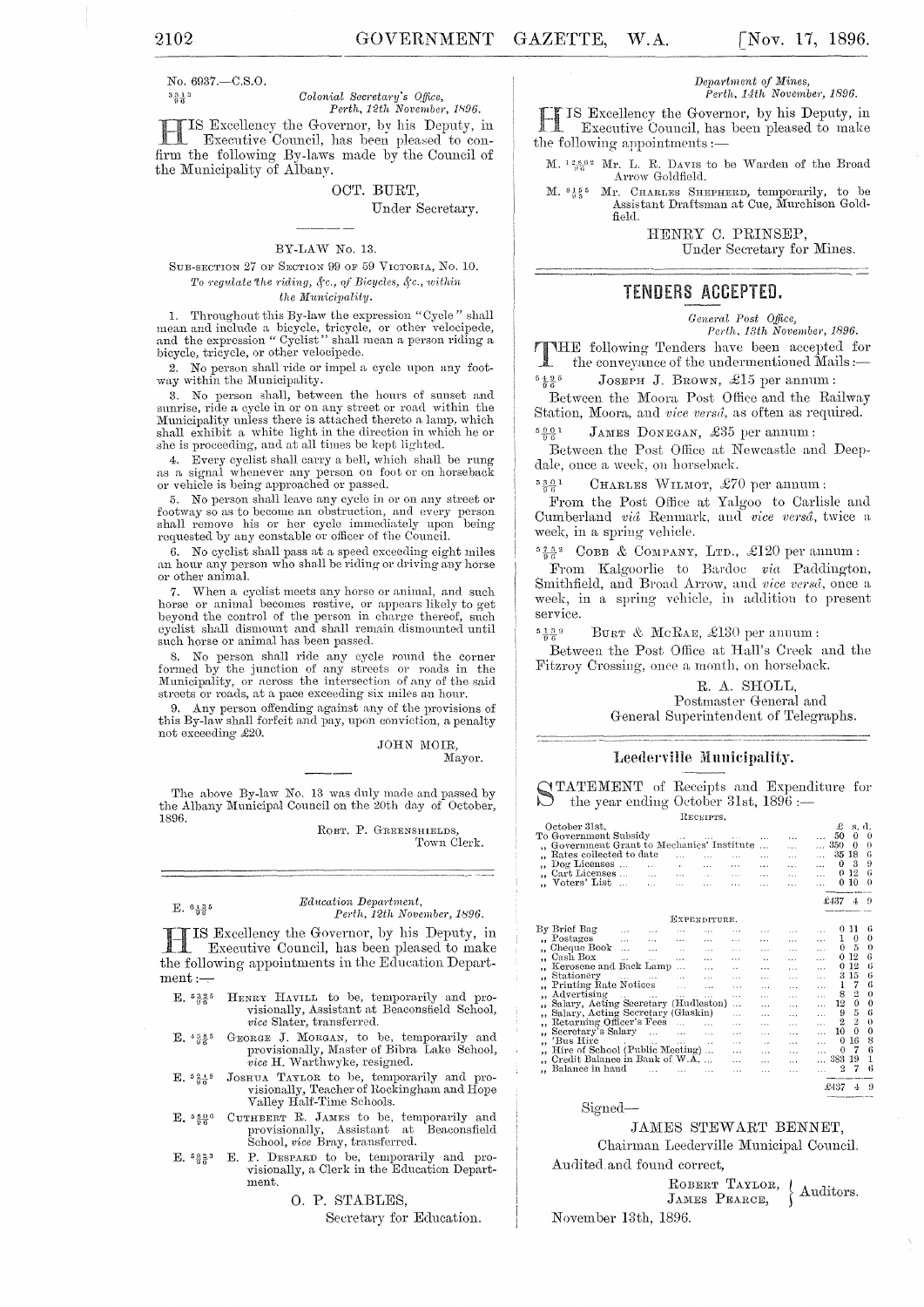### Leederville Local Board of Health.

STATEMENT of Receipts and Expenditure for the year ending October 31, 1896. RECEIPTS.  $\pounds^-$ s. d.

|                      | To Government Subsidy<br>" Holdway & Co.'s contract deposit |          |              | $\cdots$ | $\mathbf{r}$<br>$\cdots$ |   | $\ldots$ 250<br>0<br>$\theta$<br>$^{\circ}$<br>10<br>0 |
|----------------------|-------------------------------------------------------------|----------|--------------|----------|--------------------------|---|--------------------------------------------------------|
|                      |                                                             |          |              |          |                          |   | £260<br>- 0<br>0<br>________                           |
|                      |                                                             |          | Expenditure. |          |                          |   | £<br>s. d.                                             |
|                      | By Postage                                                  |          |              |          |                          |   | 17<br>4<br>$\ddotsc$                                   |
|                      | Government Gazette                                          |          | $\cdots$     | $\cdots$ |                          |   | 0<br>-2<br>0<br>1.9.1                                  |
| $\ddot{\phantom{a}}$ | Office Lamp and Oil                                         | $\cdots$ |              | $\cdots$ | $\cdots$                 | . | -17<br>6<br>0<br>$\sim$                                |
|                      | Edison's Mimeograph                                         | i i i    |              | $\cdots$ |                          |   | -18<br>$^{(+)}$<br>з<br>$\cdots$                       |
| $\ddot{\phantom{1}}$ | Stationery                                                  | $\sim$   |              | $\cdots$ | $\sim 100$               |   | 6<br>15<br>З<br>$\sim$                                 |
|                      | ", Advertising in West Australian and Morning Herald        |          |              |          |                          |   | 7 10<br>$\Omega$<br>$\sim$                             |
|                      | Acting-Secretary's (Hudleston) Salary                       |          |              |          |                          |   | 0<br>6<br>$\Omega$<br>$\cdots$                         |
|                      | Poll Clerk's Fees                                           |          |              |          |                          |   | 1<br>0                                                 |
|                      | ,, Secretary's Salary<br>$\cdots$                           |          |              |          |                          |   | 8<br>2                                                 |
|                      | ,, Inspector's Salary<br>$\cdots$                           | .        |              |          |                          |   | 8<br>$\mathbf{1}$<br>2                                 |
|                      | "Credit Balance in Bank                                     |          |              |          |                          |   | 230 15                                                 |
|                      |                                                             |          |              |          |                          |   | .£260<br>$\Omega$<br>0                                 |

### Signed-

J. T. TUNNOCK,

Chairman Leederville Board of Health. Audited and found correct,

 $\begin{array}{l} \textsc{Roberer Tarior},\ \backslash \ \textsc{Auditors}. \\ \textsc{James Peance}, \end{array}$ 

November 13th, 1896.

## Municipality of Esperance.

|                      | (TATEMENT of Receipts and Expenditure for<br>the year ending October 31st, $1896:$ — |                      |                      |                                   |                          |                     |                                                   |                        |          |                |
|----------------------|--------------------------------------------------------------------------------------|----------------------|----------------------|-----------------------------------|--------------------------|---------------------|---------------------------------------------------|------------------------|----------|----------------|
|                      |                                                                                      |                      | RECEIPTS.            |                                   |                          |                     |                                                   |                        |          |                |
|                      | To Current Rates                                                                     |                      |                      |                                   |                          | £                   | s. d.                                             | $\pounds$ s.<br>285 17 |          | d.<br>- 3      |
|                      | Government Grants                                                                    | $\sim$ $\sim$ $\sim$ | $\sim$ .             | $\cdots$                          | $\sim$                   | $\cdots$            |                                                   | $2000 - 0$             |          | $\theta$       |
| ,,                   |                                                                                      | $\cdots$             | $\sim$               | $\cdots$                          | $\sim$                   | 223                 | $\Omega$<br>4                                     |                        |          |                |
| ,,                   | Sanitary Accounts<br>$\log$ Fees $\therefore$                                        | $\sim$               | $\ddotsc$<br>$\sim$  | $\sim$ $\sim$ $\sim$<br>$\ddotsc$ | $\cdots$                 | -8                  | $\theta$<br>0                                     |                        |          |                |
| $\ddot{\phantom{0}}$ | $\sim$ 100 $\sim$<br>Cart Licenses                                                   | $\bar{\mathcal{L}}$  |                      |                                   | $\sim$                   | 13                  | 5<br>0                                            |                        |          |                |
| ż,                   | $\sim$ .                                                                             | $\cdots$             | $\sim$ $\sim$ $\sim$ | $\ddotsc$                         | $\sim$ $\sim$ $\sim$     | and can             | à.                                                | 244 14                 |          | $\frac{1}{2}$  |
|                      | Contractors' Deposits                                                                |                      |                      | $\sim$ $\sim$                     | $\sim$ $\sim$ $\sim$     | 42 14               | 3                                                 |                        |          |                |
| ,,                   | Footpath Moiety                                                                      | u.                   | $\cdots$             | $\sim$                            | $\cdots$                 | -8-6                | 1                                                 |                        |          |                |
| ,                    | Miscellaneous Receipts                                                               |                      | $\sim$ .             | $\cdots$                          | $\ddotsc$                | 23                  | - 6<br>$\theta$                                   |                        |          |                |
| ,,                   |                                                                                      |                      |                      |                                   |                          |                     | <b>Contract advances as a series of the state</b> | 74                     | 6        | $\cdot$ 4      |
|                      |                                                                                      |                      |                      |                                   |                          |                     |                                                   |                        |          |                |
|                      |                                                                                      |                      |                      |                                   |                          |                     |                                                   | £2604 17 11            |          |                |
|                      |                                                                                      |                      |                      |                                   |                          |                     |                                                   |                        |          |                |
|                      |                                                                                      |                      | EXPENDITURE.         |                                   |                          | Æ                   | ₫.<br>s.                                          | Ŀ                      | s.       | đ.             |
|                      |                                                                                      |                      |                      |                                   |                          | (1598–15            | -3                                                |                        |          |                |
|                      | By Contracts, Public Works                                                           |                      | $\cdots$             |                                   |                          | 115 10              | 0                                                 |                        |          |                |
|                      |                                                                                      |                      |                      |                                   |                          |                     | مسم                                               | 1714                   | õ        | 3              |
|                      | Sanitary Service<br>$\cdots$                                                         | $\cdots$             | $\sim$               | $\sim$                            | $\sim$                   |                     |                                                   | 290                    | 7        | $\overline{2}$ |
| ,,                   | Salaries—Town Clerk                                                                  | $\ldots$             | $\sim$ .             | $\bar{z}$ .                       | .                        | 159 -               | 2<br>$\theta$                                     |                        |          |                |
| ,,                   | Health Officer<br>,,                                                                 |                      | $\ddotsc$            | $\cdots$                          | $\mathbf{r}$             | 10                  | 0<br>0                                            |                        |          |                |
| ,,                   | Inspector<br>,,                                                                      | $\sim$ .             | $\cdots$             | وبريا                             |                          | 17                  | 7<br>0                                            |                        |          |                |
|                      |                                                                                      |                      |                      |                                   |                          | .                   | a concert come                                    | 186                    | 9        | 0              |
| ,,                   | Printing, Advertising, and Stationery                                                |                      |                      |                                   | $\cdots$                 | $\cdots$            | $\cdots$                                          | 61                     | 10       | 6              |
| $^{\prime}$          | Office Furnishing Account                                                            |                      |                      | $\sim$                            | $\ldots$                 | $\ddotsc$           | $\ddotsc$                                         | 59                     | $^{()}$  | 5              |
| ,,                   | Fire Insurance                                                                       |                      | $\cdots$             | $\mathbf{r}$                      | $\cdots$                 | $\cdots$            | $\sim$ $\sim$                                     | -4                     | 11       | 6              |
| ٠,                   | Contractor's Deposit (refund)                                                        |                      |                      | $\cdots$                          | $\sim$                   | $\sim$              | $\sim$                                            | 25                     | 1        | 6              |
| ,,                   | Election Expenses                                                                    |                      | $\sim 100$ and       | $\cdots$                          | $\cdots$                 | $\bar{\mathcal{L}}$ | $\bar{L}$                                         | -9                     | 8        | 0              |
| ,,                   | Delegates' Expenses                                                                  | $\ddotsc$            | $\sim$               | $\cdots$                          | $\sim$                   | $\cdots$            | i.                                                | 31                     | 0        | 0              |
| ,,                   | Chairman's Allowance                                                                 |                      | $\ldots$             | $\sim$                            | $\overline{\phantom{a}}$ | .                   | $\sim$                                            | 50                     | 0        | 0              |
| ,,                   | Office Rent                                                                          |                      | $\cdots$             | $\mathbf{r}$ .                    | $\cdots$                 | $\cdots$            | $\cdots$                                          | 315                    |          | 0              |
| ,,                   | Auditors' Fees<br>$\ldots$                                                           | $\sim$ .             | $\ldots$             | $\ddotsc$                         | $\cdots$                 | .                   | .                                                 | $\pm$                  | 4        | 0              |
| ,,                   | Solicitor's Fees<br>$\sim$                                                           | $\ldots$             | $\ldots$             | $\cdots$                          | $\cdots$                 | $\cdots$            | $\cdots$                                          | -1                     | 1        | 0              |
| ,,                   | Miscellaneous Expenditure                                                            |                      | $\ddotsc$            | $\sim 100$                        | $\cdots$                 | .                   | .                                                 | 35 I9                  |          | 4              |
| ,,                   | Bank Charges                                                                         |                      | $\ldots$             |                                   | .                        | $\cdots$            | .                                                 | 1                      | 9        | 0              |
|                      |                                                                                      |                      |                      |                                   |                          |                     |                                                   |                        |          |                |
|                      |                                                                                      |                      |                      | 125 15                            | Ŧ                        |                     |                                                   | 2178                   | 1        | 8              |
| ,,                   | Bank Balance, 31-10-96<br>Less outstanding Cheque, 31-10-96                          |                      |                      | $-2.18$                           | $-4$                     |                     |                                                   |                        |          |                |
|                      |                                                                                      |                      |                      |                                   |                          | 122 16              | 9                                                 |                        |          |                |
|                      | Cash in hand, 31-10-96 -                                                             | $\cdots$             |                      |                                   | $\sim$                   |                     | 3 19<br>6                                         |                        |          |                |
|                      |                                                                                      |                      |                      |                                   |                          |                     |                                                   | $126\ \ 16$            |          | 3              |
|                      |                                                                                      |                      |                      |                                   |                          |                     |                                                   |                        |          |                |
|                      |                                                                                      |                      |                      |                                   |                          |                     |                                                   | £2604 17 11            |          |                |
|                      |                                                                                      |                      |                      |                                   |                          |                     |                                                   |                        |          |                |
|                      |                                                                                      |                      | $A$ ssels.           |                                   |                          |                     |                                                   | £                      | S.       | đ.             |
|                      | Cash in Bank, 31-10-96 –                                                             | $\sim$ $\sim$        | $\ldots$             | $\ldots$                          | $\cdots$                 | $\sim$ $\sim$       | $\ddotsc$                                         | 125 15                 |          | 1              |
|                      | Cash in hand                                                                         | $\sim$ . $\sim$      | $\ddotsc$            | $\sim$                            | $\sim$                   | $\sim$              | $\cdots$                                          | - 3-19                 |          | 6              |
|                      | Arrears of Rates<br>$\sim 10^{-1}$                                                   | $\sim$ $\sim$        | $\cdots$             | $\sim$ $\sim$ $\sim$              | $\ldots$                 | $\sim$              | $\cdots$                                          | 74 13                  |          | 3              |
|                      | Arrears of Sanitary Accounts                                                         |                      | $\cdots$             | $\mathbf{r}$                      | i vi                     | i si                | $\cdots$                                          | 66 17                  |          | 10             |
|                      | Subsidy on Rates<br><b>Contractor</b>                                                |                      | $\sim$               | $\sim$ $\sim$                     | $\sim$ $\sim$            | $\ldots$            | $\ldots$                                          | 285 17                 |          | 3              |
|                      | Footpath Moiety Account                                                              |                      | $\sim$               | $\ddotsc$                         | $\cdots$                 | i sa                | i.                                                | 236 19                 |          | 9              |
|                      | Balauce due Municipal Fund                                                           |                      | $\bar{\nu}$ .        | $\mathbf{r}$                      | $\sim$                   | $\cdots$            | à.                                                | 5 13                   |          | 5              |
|                      |                                                                                      |                      |                      |                                   |                          |                     |                                                   |                        |          |                |
|                      |                                                                                      |                      |                      |                                   |                          |                     |                                                   | £799 16                |          | 1              |
|                      |                                                                                      |                      |                      |                                   |                          |                     |                                                   |                        |          |                |
|                      |                                                                                      |                      | Liabilities.         |                                   |                          |                     |                                                   | £                      | s.       | d.             |
|                      | Outstanding Cheque                                                                   | $\cdots$             | $\cdots$             | $\sim$ $\sim$                     | $\sim$ $\sim$            | $\cdots$            | $\cdots$                                          | 2 18                   |          | 4              |
|                      | Contracts in progress                                                                | $\ldots$             | $\ldots$             | $\cdots$                          | $\ddotsc$                | $\cdots$            | $\cdots$                                          | 287                    | 18       | 3              |
|                      | Fire Engine Account                                                                  | $\ddotsc$            | $\cdots$             | $\ldots$                          | $\cdots$                 | $\ddotsc$           | $\ddotsc$                                         | 500                    | $\bf{0}$ | 0              |
|                      | Contractor's Deposits                                                                | $\cdots$             | $\ldots$             | $\sim$                            | .                        | $\cdots$            | .                                                 | 8 19                   |          | 6              |
|                      |                                                                                      |                      |                      |                                   |                          |                     |                                                   |                        |          |                |
|                      |                                                                                      |                      |                      |                                   |                          |                     |                                                   | £799 16                |          | 1              |

THOMAS EDWARDS, Chairman.<br>H. C. SIMS, Town Clerk.

Certified as correct according to books and vouchers produced.

S. B. CASTINE,  $\Big\{$  Auditors. A. C. L. Ray,  $\Big\}$ 

## Guildford Municipality.

TIREASURER'S Financial Statement, from May<br>1st, 1896, to October 31st, 1896 (both inclusive) : $\stackrel{\cdot}{\phantom{\cdot}\text{--}}$ 

|                                                                                                                                                                                        |                                           |                                     |                                           | RECEIPTS.                                                      |                                                                |                                  |                     |                    |                      |           |                   |        |
|----------------------------------------------------------------------------------------------------------------------------------------------------------------------------------------|-------------------------------------------|-------------------------------------|-------------------------------------------|----------------------------------------------------------------|----------------------------------------------------------------|----------------------------------|---------------------|--------------------|----------------------|-----------|-------------------|--------|
| Balance to Credit of Municipality, 30th April, 1896                                                                                                                                    |                                           |                                     |                                           |                                                                |                                                                |                                  | £<br>$\cdots$       |                    | s. d.<br>$\ddotsc$   | 374 18 10 | £ s.d.            |        |
| $_{\rm Lieenses-}$                                                                                                                                                                     |                                           |                                     |                                           |                                                                |                                                                |                                  |                     |                    |                      |           |                   |        |
| Carriages<br>Carts                                                                                                                                                                     | $\cdots$<br>$\mathbf{r}$ and $\mathbf{r}$ | $\cdots$<br>$\ldots$                | $\cdots$<br>$\ldots$                      | $\ldots$<br>$\cdots$                                           | $\ddotsc$<br>$\cdots$                                          | $\cdots$<br>                     | 6<br>2              | 0<br>0             | 0<br>0               |           |                   |        |
| $_{\rm{Dogs}}$<br>$\ldots$<br>Cattle                                                                                                                                                   | .<br>$\ddot{\phantom{a}}$                 | $\ddotsc$<br>$\ldots$               | .<br>.                                    | $\ddotsc$<br>.                                                 | $\cdots$<br>$\ddotsc$                                          | i.<br>.                          | 3<br>0              | 6<br>5             | 3<br>0               |           |                   |        |
|                                                                                                                                                                                        |                                           |                                     |                                           |                                                                |                                                                |                                  |                     |                    |                      | 11 11     |                   | 3      |
| $_{\rm Fes-}$<br>Poundage to 27/9:36                                                                                                                                                   |                                           |                                     | $\sim 100$                                | $\cdots$                                                       | .                                                              | $\cdots$                         | 3                   | 7                  | 6                    |           |                   |        |
| Agistment (Reserves)                                                                                                                                                                   | (Stirling Square)                         |                                     | $\sim$                                    | $\cdots$                                                       | $\ldots$                                                       | $\ddotsc$                        | 34                  | 6                  | 6                    |           |                   |        |
|                                                                                                                                                                                        |                                           |                                     |                                           | .                                                              |                                                                | .                                | 1 15                |                    | 0                    | 39        | 9                 | 0      |
| $_{\rm{Rents-}}$<br>Municipal Reserve                                                                                                                                                  |                                           |                                     |                                           | $\ldots$                                                       | $\ddotsc$                                                      | $\cdots$                         | 2                   | 0                  | 0                    |           |                   |        |
| Cottage No. 1, to $25/10.96$<br>No. 2, to $2/11.96$                                                                                                                                    |                                           |                                     |                                           | $\ldots$                                                       |                                                                | $\ldots$                         | 10                  | 2                  | 6                    |           |                   |        |
|                                                                                                                                                                                        |                                           |                                     |                                           | $\cdots$                                                       | $\cdots$                                                       | .                                |                     | 110                | 0                    | 13 12     |                   | 6      |
| Police Court Fines to 25/8/96                                                                                                                                                          |                                           |                                     |                                           |                                                                |                                                                |                                  |                     |                    |                      |           |                   |        |
| Sales—                                                                                                                                                                                 |                                           |                                     |                                           | $\cdots$                                                       | $\ddotsc$                                                      | .                                | .                   |                    | $\ldots$             |           | $5\,10$           | 0      |
| Old Cart<br>Old Timber                                                                                                                                                                 | $\ldots$                                  |                                     | .                                         | $\ddotsc$                                                      | .                                                              | .                                |                     | 5 10               | 0                    |           |                   |        |
|                                                                                                                                                                                        | $\ddotsc$                                 | $\cdots$                            | .                                         | .                                                              | $\cdots$                                                       | .                                | 2                   | 6                  | 0                    |           | $7\hphantom{1}16$ | 0      |
| $_{\rm Assessments}$                                                                                                                                                                   |                                           |                                     |                                           |                                                                |                                                                |                                  |                     |                    |                      |           |                   |        |
| Sanitary—                                                                                                                                                                              |                                           |                                     | .                                         | $\ddotsc$                                                      | .                                                              |                                  | .                   |                    |                      | 247 18    |                   | 7      |
| $_{\rm{Pans}}$<br>$\ddotsc$                                                                                                                                                            | $\ddotsc$                                 | $\cdots$                            | .                                         | .                                                              | $\sim$                                                         | .                                | 47                  | 0                  | 6                    |           |                   |        |
| $_{\rm Fes}$<br>$\ddotsc$                                                                                                                                                              | $\cdots$                                  | $\ddotsc$                           |                                           |                                                                | .                                                              | $\ldots$                         | 11                  | 7                  | 4                    | 58        | 7                 | 10     |
| Error in Cheque                                                                                                                                                                        |                                           |                                     |                                           |                                                                |                                                                |                                  |                     |                    |                      |           |                   |        |
| Balance due to Union Bank (1/11/96)                                                                                                                                                    |                                           | $\ldots$                            | .                                         | $\cdots$                                                       | .                                                              | .                                | .                   |                    | .                    | 0         | 0                 | 2      |
|                                                                                                                                                                                        |                                           |                                     |                                           |                                                                | $\ldots$                                                       | .                                | $\cdots$            |                    |                      | $+19$     | 0                 | 2      |
|                                                                                                                                                                                        |                                           |                                     |                                           |                                                                |                                                                |                                  |                     |                    |                      | £1178     | 4                 | 4      |
|                                                                                                                                                                                        |                                           |                                     |                                           |                                                                |                                                                |                                  |                     |                    |                      |           |                   |        |
| This account shows a debit balance of                                                                                                                                                  |                                           |                                     |                                           |                                                                | $\sim$ $\sim$                                                  |                                  | £<br>419            | s,<br>$\theta$     | d,<br>$\overline{2}$ |           |                   |        |
| The Bank Pass-books show a debit balance of                                                                                                                                            |                                           |                                     |                                           |                                                                |                                                                | $\ldots$                         | 391 13              |                    | 8                    |           |                   |        |
|                                                                                                                                                                                        |                                           |                                     |                                           |                                                                |                                                                |                                  | $\varepsilon_{27}$  | 6                  | 6                    |           |                   |        |
| This difference is owing to the following Cheques                                                                                                                                      |                                           |                                     |                                           |                                                                |                                                                |                                  |                     |                    |                      |           |                   |        |
| ance incompared to the presented at Bank-<br>No. 1339, 98 96<br>No. 1349, 1998 and the state of the state of the state<br>No. 1349, 129,96<br>No. 1383, 17/10/96<br>No. 1389, 31/10/96 |                                           |                                     |                                           |                                                                |                                                                |                                  |                     |                    |                      |           |                   |        |
|                                                                                                                                                                                        |                                           |                                     |                                           |                                                                |                                                                | $\sim$ $\sim$<br>$\sim$          | 16<br>$1\,16$       | - 3                | 6<br>0               |           |                   |        |
|                                                                                                                                                                                        |                                           |                                     |                                           |                                                                |                                                                | $\sim$                           | 1 16                |                    | 0                    |           |                   |        |
|                                                                                                                                                                                        |                                           |                                     |                                           |                                                                |                                                                | $\ldots$<br>$\sim$ .             | $5\,12$             | 118                | 6<br>6               |           |                   |        |
|                                                                                                                                                                                        |                                           |                                     |                                           |                                                                |                                                                |                                  | £27                 |                    |                      |           |                   |        |
|                                                                                                                                                                                        |                                           |                                     |                                           |                                                                |                                                                |                                  |                     | 6                  | 6                    |           |                   |        |
|                                                                                                                                                                                        |                                           |                                     | EXPENDITURE.                              |                                                                |                                                                |                                  |                     |                    |                      |           |                   |        |
| Sanitary Account—                                                                                                                                                                      |                                           |                                     |                                           |                                                                |                                                                |                                  | Ŀ                   | s.                 | d.                   | Æ         | s. d.             |        |
| Salaries : Health Officer                                                                                                                                                              | Secretary and Inspector                   |                                     |                                           |                                                                | $\sim$ $\sim$ $\sim$<br>$\bar{\tau}$ .                         | $\cdots$<br>$\ldots$             | 10<br>10            | 0<br>0             | 0<br>0               |           |                   |        |
| Labour<br>Plant                                                                                                                                                                        |                                           |                                     | experimental construction and             |                                                                | $\bar{\mathcal{L}}$                                            | $\cdot$ .                        | 70<br>264 14 11     | 0                  | 0                    |           |                   |        |
| Incidentals                                                                                                                                                                            | $\sim$ .                                  | $\sim$<br>$\sim$ $\sim$             | in a<br>$\ldots$                          | s e c<br>$\sim$                                                | $\sim$ and<br>i.                                               | $\ddotsc$<br>$\cdots$            | 15 16               |                    | 0                    |           |                   |        |
| Salaries and Wages--                                                                                                                                                                   |                                           |                                     |                                           |                                                                |                                                                |                                  |                     |                    |                      | 370-12    |                   | 0      |
| Town Clerk                                                                                                                                                                             |                                           | $\sim$ $\sim$ $\sim$                |                                           |                                                                |                                                                |                                  | 15                  | 0                  | 0                    |           |                   |        |
| Lamp-lighter $(2 \text{ months at } 44 \text{ 13s. 9d., } 4$                                                                                                                           |                                           |                                     |                                           |                                                                | $\sim$ .                                                       | $\sim$ $\sim$                    | 31 17               |                    | 6                    |           |                   |        |
|                                                                                                                                                                                        |                                           |                                     |                                           |                                                                | $\sim$ .                                                       | $\cdots$                         | -5<br>5             | -0<br>$\mathbf{s}$ | 0<br>0               |           |                   |        |
| Collector's Commission                                                                                                                                                                 |                                           |                                     |                                           | $\sim$ . $\sim$                                                | $\sim$<br>$\sim$                                               | $\sim$ $\sim$<br>                | $21\,$ $17$         |                    | 0                    |           |                   |        |
| Audit Fees, to 30/4/96                                                                                                                                                                 |                                           |                                     | $\sim$ 100 $\mu$                          | $\ldots$                                                       | $\ldots$                                                       | š,                               | 2                   | 2                  | $\theta$             | 81        | Æ                 | 6      |
| Wages to Labourers                                                                                                                                                                     |                                           |                                     |                                           |                                                                |                                                                |                                  |                     |                    |                      |           |                   |        |
|                                                                                                                                                                                        |                                           |                                     | $\cdots$                                  | $\ddotsc$                                                      | $\cdots$                                                       | k.                               | $\ldots$            |                    |                      | 282       | 7                 | 3      |
| Streets and Footpaths—<br>Haulage of Timber                                                                                                                                            |                                           |                                     | $\cdots$                                  | $\mathcal{L}(\mathcal{L}(\mathcal{L}))$                        | $\sim$ .                                                       | $\ddotsc$                        | 3                   | 0                  | 0                    |           |                   |        |
| Timber<br>Gravel                                                                                                                                                                       | وموارد المحجرات                           |                                     | $\mathcal{L}_{\text{max}}$<br><b>SALE</b> | $\mathcal{L}(\mathcal{L}(\mathcal{L}))$<br>$\sim 10^{-1}$      | $\mathbf{r}$ , $\mathbf{r}$<br>$\sim 10^{-1}$                  | $\ldots$<br>$\sim$ $\sim$ $\sim$ | 45 12<br>139 12     |                    | 0<br>8               |           |                   |        |
| Gravel<br>Road-making<br>Tools and Repairs                                                                                                                                             |                                           |                                     | $\sim 10^{-11}$                           | $\sim 10^{-11}$                                                | $\mathcal{L}_{\text{max}}$                                     | $\epsilon$ .                     | 96                  | -3<br>7            | 4                    |           |                   |        |
| Forage and Incidentals                                                                                                                                                                 |                                           |                                     | $\sim 10^{-11}$                           | $\mathbf{z}$ , $\mathbf{z}$<br>$\mathcal{L}_{\text{max}}$      | $\mathcal{L}_{\mathcal{A}}(\mathcal{L}_{\mathcal{A}})$ .<br>W. | $\sim$ $\sim$<br>$\sim$          | 17<br>24            | 9                  | $\frac{3}{7}$        |           |                   |        |
| Ornamental Trees                                                                                                                                                                       |                                           |                                     |                                           | $\mathcal{L}_{\mathcal{F}}$ .                                  | $\mathcal{L}_{\mathcal{F}}$ .                                  | $\cdots$                         | 12                  | 5                  | 0                    | 338       |                   | 9 10   |
| Street Lamps—                                                                                                                                                                          |                                           |                                     |                                           |                                                                |                                                                |                                  |                     |                    |                      |           |                   |        |
| New Lamps<br>New Burners                                                                                                                                                               |                                           | $\frac{1}{2} \frac{d\phi}{d\phi}$ . | $\sim$<br>$\sim$ $\sim$                   | $\mathcal{L}_{\mathbf{A} \rightarrow \mathbf{B}}$<br>$\ddotsc$ | $\cdots$<br>$\sim 10^{-1}$                                     | .<br>$\ldots$                    | 100<br>214          |                    | $\theta$<br>0        |           |                   |        |
| Repairs                                                                                                                                                                                | $\ddot{\phantom{a}}$                      | $\sim$                              | $\ddotsc$                                 | $\cdots$                                                       | $\ddotsc$                                                      | $\ddotsc$                        | 010                 |                    | 0                    |           |                   |        |
| Office Account—                                                                                                                                                                        |                                           |                                     |                                           |                                                                |                                                                |                                  |                     |                    |                      | 13        | 4                 | 0      |
| Advertising<br>Printing                                                                                                                                                                |                                           | $\sim$<br>$\ldots$                  | $\ldots$<br>$\sim 10^{-1}$                | $\ldots$                                                       | $\sim$                                                         | $\ldots$                         | 30 10<br>$3\quad 5$ |                    | 6<br>0               |           |                   |        |
| New Map of Town                                                                                                                                                                        |                                           |                                     |                                           | $\ldots$ .<br>.                                                | $\sim$<br>$\cdots$                                             | $\cdots$<br>$\sim$ $\sim$ $\sim$ | $12\;12$            |                    | 0                    |           |                   |        |
| Postage and Incidentals for 12 months                                                                                                                                                  |                                           |                                     |                                           |                                                                |                                                                | $\cdots$                         | 7 16                |                    | 6                    | 54        | 4                 | 0      |
| New Cart                                                                                                                                                                               |                                           |                                     |                                           |                                                                |                                                                |                                  |                     |                    |                      |           |                   |        |
| Carpenter's Work at Reserves                                                                                                                                                           |                                           | $\cdots$                            | $\cdots$                                  | $\mathbb{R}^{1,1}$<br>$\ldots$                                 | $\ldots$<br>$\ldots$                                           | $\cdots$<br>$\cdots$             | $\ddotsc$<br>       |                    | <br>$\ldots$         | 26<br>1   | 0<br>7            | s<br>0 |
| Refreshments, 3 per cent.<br>Bank Account—                                                                                                                                             |                                           |                                     | $\sim$ $\sim$ $\sim$                      | $\ldots$                                                       | $\cdots$                                                       |                                  | .                   |                    |                      | 7         | 15                | 8      |
| Cheque Book and Postage                                                                                                                                                                |                                           |                                     |                                           | $\ldots$                                                       | $\ldots$                                                       | $\ldots$                         | $0\,15$             |                    | õ                    |           |                   |        |
| Interest on Overdraft                                                                                                                                                                  |                                           |                                     | $\sim$                                    | $\sim$                                                         | $\ldots$                                                       |                                  | 2                   | $-4$               | 0                    |           | 2 19              | 5      |
|                                                                                                                                                                                        |                                           |                                     |                                           |                                                                |                                                                |                                  |                     |                    |                      |           |                   |        |
|                                                                                                                                                                                        |                                           |                                     |                                           |                                                                |                                                                |                                  |                     |                    |                      | £1178     | 4                 | 4      |

Examined and found correct,

S. CHESTER, <br>S. B. DEVENISH, Auditors. (Signed)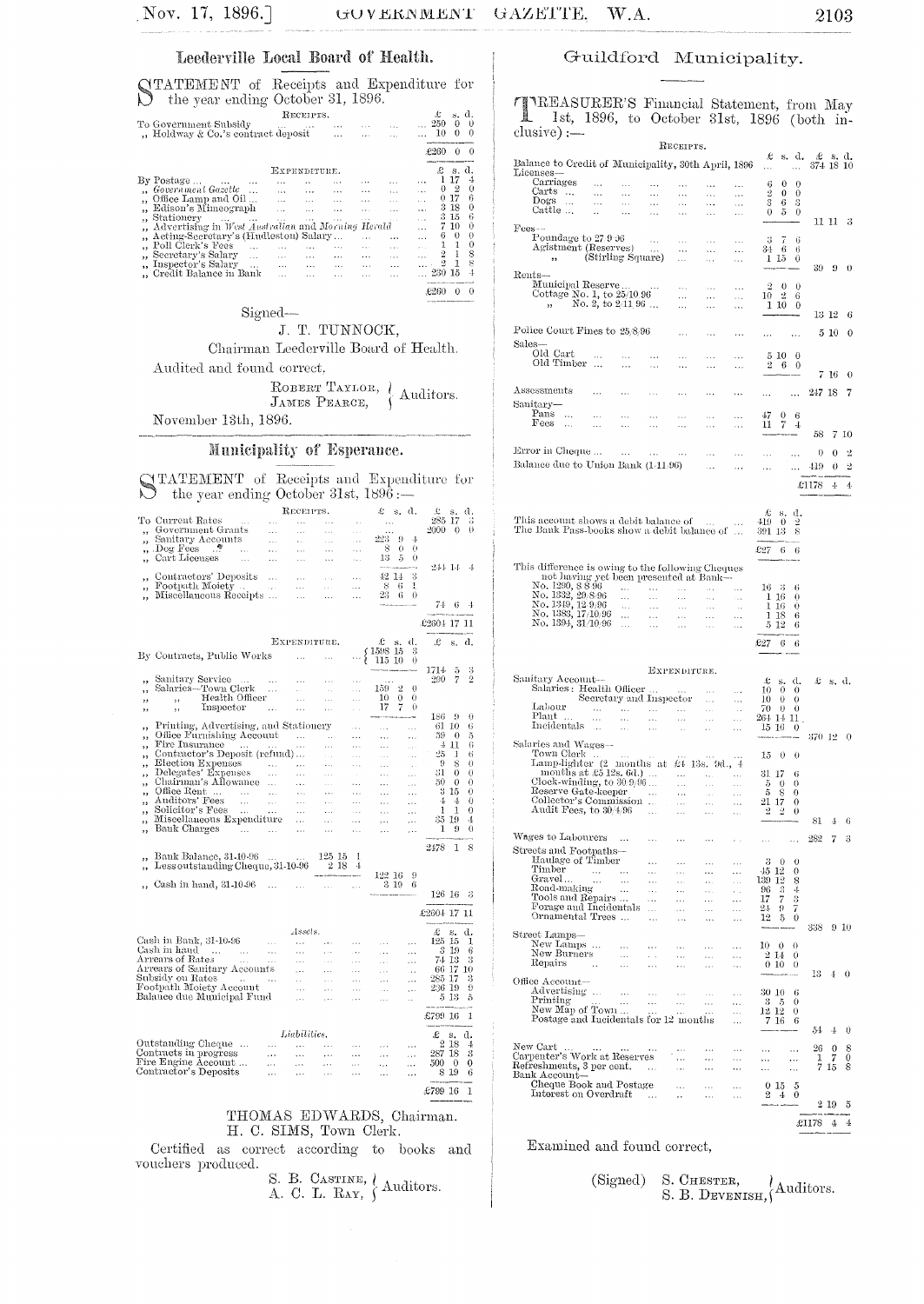DR.

 $C_{R}$ .

## Municipality of Albany.

### GENERAL FUND.

#### Balance Sheet for the Year ending October 31, 1896.

| 1895.                       | REVENUE.<br>Ŀ<br>s. d.<br>Oct. 31.—To Balance to Credit at National Bank —                                                                                                                                           | $\mathcal{L}$ s. d.          |          | 1896.<br>EXPENDITURE.<br>Oct. 31.-By Town Hall-                                                                                                                                                                                                                                                                                                                                                                                                                                                                                                                                                                                                                                                                                                                                                                                                                                                                              | Ŀ<br>-s. d.                                                                                                                                                                                                                                                                    | $\mathfrak{L}$ s.d.                                                                               |
|-----------------------------|----------------------------------------------------------------------------------------------------------------------------------------------------------------------------------------------------------------------|------------------------------|----------|------------------------------------------------------------------------------------------------------------------------------------------------------------------------------------------------------------------------------------------------------------------------------------------------------------------------------------------------------------------------------------------------------------------------------------------------------------------------------------------------------------------------------------------------------------------------------------------------------------------------------------------------------------------------------------------------------------------------------------------------------------------------------------------------------------------------------------------------------------------------------------------------------------------------------|--------------------------------------------------------------------------------------------------------------------------------------------------------------------------------------------------------------------------------------------------------------------------------|---------------------------------------------------------------------------------------------------|
|                             | 83 4 5<br>Perth Road Account<br>$\sim$ .<br>Plain Drain Account<br>55 11 5<br>$\bar{\mathcal{L}}$<br>98 16 6<br>Subsidy Account<br>$\sim$ $\sim$<br>$\sim$ 100 $\mu$<br>604 13 1<br>General Fund Account<br>$\cdots$ | 842 5 5                      |          | Caretaker's Salary<br>$\cdots$<br>Clock Regulating, &c.<br>$\ldots$<br>Sundries, Gas, &c.<br>$\sim$ .<br>$\sim$<br>Alterations Lower Hall<br>$\ddotsc$                                                                                                                                                                                                                                                                                                                                                                                                                                                                                                                                                                                                                                                                                                                                                                       | 58<br>$0 \quad 0$<br>$20 - 0 = 0$<br>117 0 10<br>173 18 6                                                                                                                                                                                                                      | $368$ 19 $\pm$                                                                                    |
| 1896.<br>Oct. 31.—To Rates— | $5918 +$<br>Arrears<br>$\cdots$<br>.<br>1123 0 1<br>Current<br>$\ddotsc$<br>$\cdots$<br>$\mathbf{r}$                                                                                                                 |                              |          | Auditors<br>$\sim$ $\sim$<br>$\ldots$<br>$\sim$ $\sim$ $\sim$<br>Valuation<br>$\sim$ $\sim$ $\sim$<br>$\sim$<br>$\ddot{\phantom{a}}$<br>$\sim$ $\sim$<br>$\sim$ .<br>Deposits (refund)<br>$\sim$<br>$\cdot$<br>$\lambda$ and<br>$\sim$ .<br>Legal Expenses<br>$\sim 100$<br>$\overline{\mathbf{r}}$<br>$\sim$<br>$\sim$                                                                                                                                                                                                                                                                                                                                                                                                                                                                                                                                                                                                      | $\ldots$<br>$\sim$ .<br>$\sim$<br>$\ddotsc$                                                                                                                                                                                                                                    | 10100<br>125000<br>$17 - 2 = 0$<br>23 12 3                                                        |
|                             | " Licenses-<br>53 13 9<br>Dogs<br>$\ldots$                                                                                                                                                                           | 1182 18 5                    |          | Salaries<br>$\bar{\mathcal{A}}$<br>$\sim$ .<br>$\mathbf{r}$<br>$\ddot{\phantom{0}}$<br>Advertising<br>$\cdots$<br>$\cdots$<br>$\sim$<br>Printing and Stationery<br>$\ddotsc$                                                                                                                                                                                                                                                                                                                                                                                                                                                                                                                                                                                                                                                                                                                                                 | 8<br>47.<br>7 <sub>5</sub><br>29                                                                                                                                                                                                                                               | 367 16 3<br>-2                                                                                    |
|                             | $15\quad 5$<br>$\theta$<br>Cattle<br>$\ddotsc$<br>$\begin{smallmatrix}5&3\\4&2\end{smallmatrix}$<br>-3<br>Sand, Stone, and Gravel<br>$\cdots$<br>-6<br>Wood<br>$\sim$ . $\sim$<br>$\bar{\nu}$ .<br>.<br>$\sim$       |                              |          | ", Town Ranging<br>General Expenses-                                                                                                                                                                                                                                                                                                                                                                                                                                                                                                                                                                                                                                                                                                                                                                                                                                                                                         | $\cdots$                                                                                                                                                                                                                                                                       | 76 15 7<br>15120                                                                                  |
|                             | 85 5 0<br>Carts<br>$\ldots$<br><br>$\sim$<br>$\cdots$<br>0150<br>Explosives<br>$\ldots$<br>$\mathbf{r}$<br>$\ldots$                                                                                                  | $164 + 6$                    |          | Petty Cash, Postages, &c.<br>Sundries<br>$\sim$<br>$\sim$                                                                                                                                                                                                                                                                                                                                                                                                                                                                                                                                                                                                                                                                                                                                                                                                                                                                    | 1700<br>76 18 7                                                                                                                                                                                                                                                                | 93 18 7                                                                                           |
| ,,                          | Court Fines<br>$\ddotsc$<br>$\cdots$<br>$\ldots$<br>$\cdots$<br>Building Fees<br>$\ldots$<br>$\ldots$<br>$\cdots$<br>$\ldots$<br>" Special Receipts-<br>$50 \t 0 \t 0$                                               | 4766<br>$13 \quad 5 \quad 2$ |          | "Street Lighting-<br>Gas Lamps<br>$\cdots$<br>$\bar{\mathbf{r}}$<br>Oil Lamps<br>$\sim$<br>$\ldots$<br>$\ddotsc$                                                                                                                                                                                                                                                                                                                                                                                                                                                                                                                                                                                                                                                                                                                                                                                                             | 74 14 10<br>$1.48$ 15 0                                                                                                                                                                                                                                                        |                                                                                                   |
|                             | Jetty Subsidy<br>$\ddotsc$<br>$\ddotsc$<br>$\cdots$<br>$17 \; 12 \; 6$<br>Sundries<br>$\cdots$<br>$\cdots$<br>$\mathbf{r}$<br>" Deposits<br>$\mathbf{r}$<br>$\sim$<br>$\sim$<br>$\sim$<br>$\sim$ $\sim$              | 67 12 6<br>$17 - 2$          | $\theta$ | " Wards (Day Labour, Carting, and<br>Supplies in Maintenance)-<br>North Ward<br>$\sim 100$<br>$\sim$                                                                                                                                                                                                                                                                                                                                                                                                                                                                                                                                                                                                                                                                                                                                                                                                                         | $348\ \ 4\ \ 2$                                                                                                                                                                                                                                                                | 223 9 10                                                                                          |
| $\ddot{\phantom{a}}$        | Town Hall<br>$\sim$ $\sim$<br>$\bar{\nu}$ .<br>$\sim$ .<br>Government Grants-<br>1237<br>9 <sub>1</sub><br>Subsidy Account<br>$\ldots$ .                                                                             | 136 7 6                      |          | East Ward<br>$\sim$<br>$\sim$ .<br>$\mathbf{r}$<br>West Ward<br>$\sim$<br>$\sim$                                                                                                                                                                                                                                                                                                                                                                                                                                                                                                                                                                                                                                                                                                                                                                                                                                             | 297 7<br>$206\quad 5\quad 8$                                                                                                                                                                                                                                                   | $\cdot$ <sub>2</sub><br>851 17 0                                                                  |
|                             | $0 \quad 0$<br>100<br>Perth Road Account<br>$\sim$ $\sim$<br>$500 \t 0 \t 0$<br>New Oval Account<br>$\sim 100$<br>$\ldots$                                                                                           | 1837 9 1                     |          | PERMANENT NEW WORKS:<br>By Government Grant-<br>Perth Road<br>$\sim$ 10 $\mu$<br>$\bar{L}_{\rm{max}}$                                                                                                                                                                                                                                                                                                                                                                                                                                                                                                                                                                                                                                                                                                                                                                                                                        | $183 + 5$                                                                                                                                                                                                                                                                      |                                                                                                   |
|                             | "Hordern Monument Committee<br>$\sim$                                                                                                                                                                                | 51130                        |          | Plain Drain<br><b>Contractor</b><br>$\sim$<br>$\sim$ $\sim$<br>New Oval<br><b>Contract</b><br>$\sim$<br>$\sim$                                                                                                                                                                                                                                                                                                                                                                                                                                                                                                                                                                                                                                                                                                                                                                                                               | $8 + 0$<br>$560*73$                                                                                                                                                                                                                                                            | 751 15 8                                                                                          |
|                             |                                                                                                                                                                                                                      |                              |          | ., Government Subsidy --<br>Vancouver Street, Re-making<br>York Street, Crossings<br>Peel's Place, Re-making<br>$\sim$ . $\sim$<br>Ulster Road, Stone Drain<br>$\sim$<br>Brunswick Road, Be-making<br>Brunswick Road, Re-making<br>Conaberg Street, Roadway<br>Middleton Road, Re-making<br>Parade Street, Roadway<br>Grey Street, Roadway<br>Rowley Street, Roadway<br>$\ldots$<br>Middleton Road, Stone Drain<br>Norfolk Street, Re-making<br>$\sim$ $\sim$ $\sim$<br>Earl Street, Stone Drain<br>$\sim$ . $\sim$<br>Gordon Street, Re-making<br>$\sim$ .<br>Stirling Terrace, Reserve Im-<br>provement<br>$\sim 1000$ km $^{-1}$<br>$\cdots$<br>Stirling Terrace West Stone<br>Culvert<br>$\sim$ 100 $\mu$<br>$\sim$ .<br>,, Balance at National Bank to Credit<br>$0$ f $-$<br>Subsidy Account<br>$\sim 100$ km s $^{-1}$<br>Plain Drain Account<br>Hordern Monument Account<br>General Fund Account<br>$\sim$ 100 $\mu$ | $103 + 11$<br>$20 \t 0 \t 0$<br>69 19 9<br>103 16 9<br>128 19 10<br>$65 - 2$<br>164 16<br>84 19<br>47.16<br>$58 \quad 9$<br>$110\quad 6\quad 5$<br>$51 \; 4 \; 11$<br>$25\,13\,6$<br>37 14 8<br>223 16 11<br>$12 \t 7 \t 2$<br>$28 \t0 \t8$<br>$47 - 7$<br>54 13 0<br>58 16 10 | -2<br>$\overline{2}$<br>$\theta$<br>-9<br>$\left\langle \cdot \right\rangle$<br>$1308 + 11$<br>-5 |
|                             |                                                                                                                                                                                                                      |                              |          | Less Overdraft New Oval Ac-<br>$_{\rm count}$<br>$\Delta\Delta\sim 1$<br>$\sim 10^{-1}$<br>$\sim$<br>$\sim$                                                                                                                                                                                                                                                                                                                                                                                                                                                                                                                                                                                                                                                                                                                                                                                                                  | 188 17 11<br>60 7 3                                                                                                                                                                                                                                                            | 128 10 8                                                                                          |
|                             |                                                                                                                                                                                                                      | £4363 4 1                    |          |                                                                                                                                                                                                                                                                                                                                                                                                                                                                                                                                                                                                                                                                                                                                                                                                                                                                                                                              |                                                                                                                                                                                                                                                                                | £4363 4 1                                                                                         |

### JOHN MOIR, Mayor. ROBT. P. GREENSHIELDS, Town Clerk. W. G. KNIGHT, Treasurer.

We hereby certify that all books of accounts, and other documents in support thereof, in the possession of the Albany Municipal Council have been exhibited to us, and that the foregoing statement corresponds with such books of accounts and other documents, and that the above is correct.

W. J. COOPER,  $\left\{\right.$  Auditors.

Town Hall, Albany, November 4, 1896.

| Dв |                                                     |                                                                                                                                                                                                                               | Nos. 1 and 2 Loans, Capital Account.                                                                                                                                                                                           |                                                                                                                                                                                                                                |                                                                                                                 |  |            |  |
|----|-----------------------------------------------------|-------------------------------------------------------------------------------------------------------------------------------------------------------------------------------------------------------------------------------|--------------------------------------------------------------------------------------------------------------------------------------------------------------------------------------------------------------------------------|--------------------------------------------------------------------------------------------------------------------------------------------------------------------------------------------------------------------------------|-----------------------------------------------------------------------------------------------------------------|--|------------|--|
|    | BALANCE SHEET FOR THE YEAR ENDING OCTOBER 31, 1896. |                                                                                                                                                                                                                               | The constitution of the constitution and constitution of the constitution of the constitution of the constitution of the constitution of the constitution of the constitution of the constitution of the constitution of the c |                                                                                                                                                                                                                                |                                                                                                                 |  |            |  |
|    |                                                     | The first paper and the manufacturing and<br>E11000 0 0                                                                                                                                                                       |                                                                                                                                                                                                                                |                                                                                                                                                                                                                                |                                                                                                                 |  | £11000 0 0 |  |
|    |                                                     | the composite and component the construction of the component of the component of the component of the component of the component of the component of the component of the component of the component of the component of the |                                                                                                                                                                                                                                | the season of the company of the company of the company of the company of the company of the company of the company of the company of the company of the company of the company of the company of the company of the company o | the contract of the contract of the contract of the contract of the contract of the contract of the contract of |  |            |  |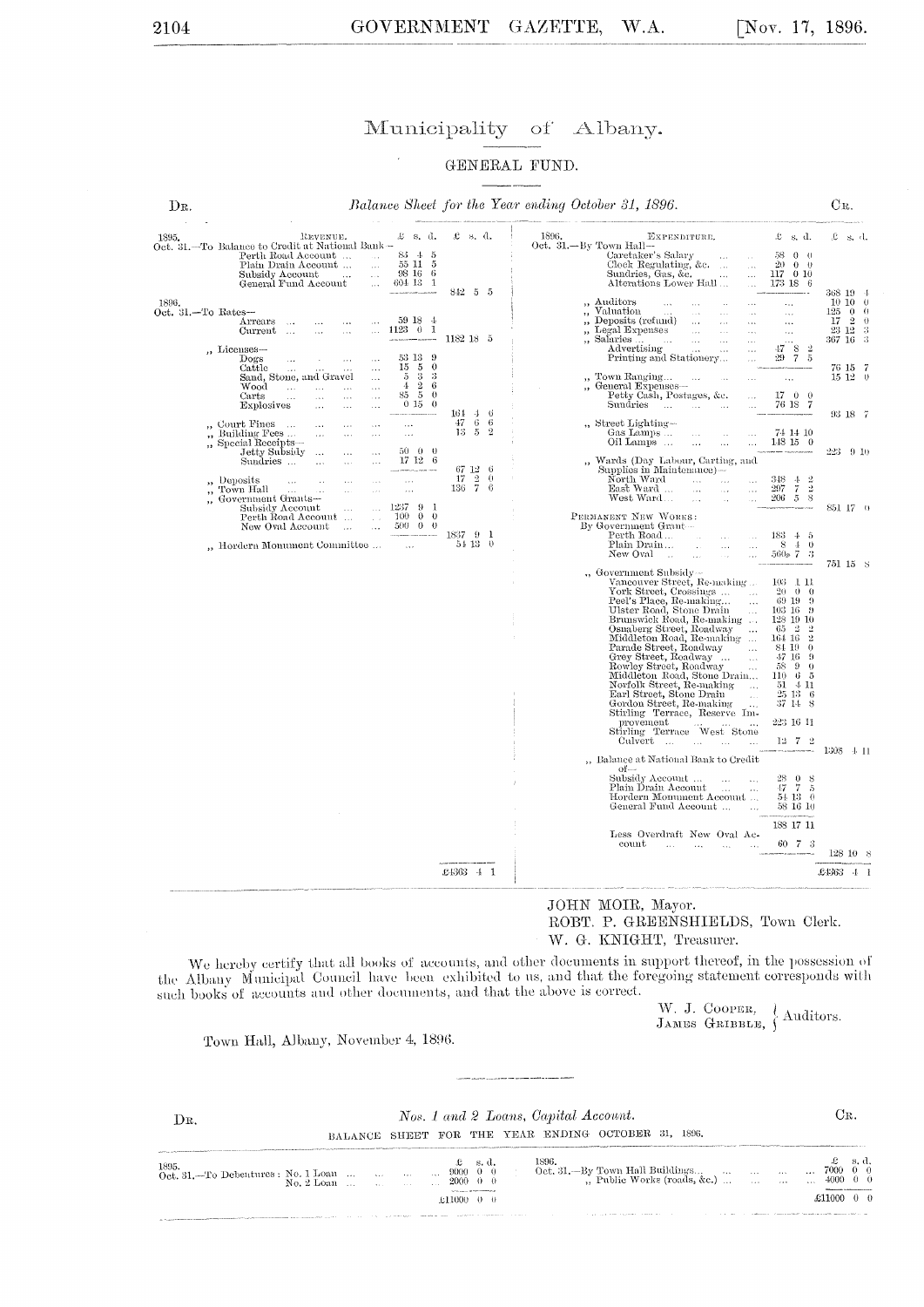|                                                                                                                                    |                                                                                                                                                                                      | Cв.                                                                                                                          |
|------------------------------------------------------------------------------------------------------------------------------------|--------------------------------------------------------------------------------------------------------------------------------------------------------------------------------------|------------------------------------------------------------------------------------------------------------------------------|
| $\pounds$ s.d.<br>£<br>s. d.<br>363 3 0<br>30 5 11<br>$$ 683 18 10<br>714 4 9<br>£1077 5 0                                         | 1896.<br>Oct. 31,-By Coupons, Interest on Debentures<br>$\cdots$<br>,, Sinking Fund $\dots$ $\dots$ $\dots$<br>$\sim$<br>$\ddotsc$<br>", Balance to Credit at Bank<br>$\ddotsc$<br>. | £<br>. s. d.<br>540<br>$0 \quad 0$<br>180<br>$0\quad 0$<br>$\cdots$<br>357<br>$5\quad 0$<br>$\ddotsc$<br>£1077 5 0           |
|                                                                                                                                    |                                                                                                                                                                                      | Cв.                                                                                                                          |
| £<br>s. d.<br>1768 11 10<br>$\cdots$<br>$\cdots$<br>$180 \t 0 \t 0$<br>$\ddotsc$<br>$\cdots$<br>112 7 3<br>$\ddotsc$<br>£2060 19 1 | 1895.<br>Oct. 31.-By Colonial Treasurer for Investment<br>$\cdots$                                                                                                                   | £ s.d.<br>2060 19 1<br>£2060 19 1                                                                                            |
|                                                                                                                                    |                                                                                                                                                                                      | $C_{R.}$                                                                                                                     |
| £<br>s. d.<br>$\pounds$ s.d.<br>33 9 9<br>6 14 7<br>$\dots$ 152 0 0<br>158 14 7<br>£192 $44$                                       | 1896.<br>Oct. 31,-By Coupons, Interest on Debentures<br>$\ddotsc$<br>,, Sinking Fund $\ldots$<br>$\ddotsc$<br>" Balance to Credit at Bank<br>$\mathbf{r}$<br>$\ddotsc$               | s. d.<br>120000<br>40 0 0<br>32 <sub>1</sub><br>44<br>£192<br>44                                                             |
|                                                                                                                                    |                                                                                                                                                                                      | Cв.                                                                                                                          |
| s.d.<br>£<br>310 0 4<br>$\sim$ . $\sim$<br>$\cdots$<br>$40 \t 0 \t 0$<br>$\cdots$<br>$\sim$ $\sim$ $\sim$<br>16 19 6               | 1896.<br>Oct. 31.-By Colonial Treasurer for Investment.<br>$\mathbf{r}$                                                                                                              | £s.d.<br>$\cdots$<br>366 19 10                                                                                               |
|                                                                                                                                    |                                                                                                                                                                                      | No. 1 Loan Special Rate Account.<br>No. 1 Loan Sinking Fund.<br>No. 2 Loan Special Rate Account.<br>No. 2 Loan Sinking Fund. |

ROBT. P. GREENSHIELDS, Town Clerk.

W. G. KNIGHT, Treasurer.

We hereby certify that all the books of account and other documents in support thereof in possession of the Albany Municipal Council have been exhibited to us, and that the foregoing statement corresponds with such books of account and other documents, and that the above is correct.

W. J. COOPER, Auditors.<br>JAMES GRIBBLE, Auditors.

Town Hall, Albany, November 4, 1896.

#### ALBANY LOCAL BOARD OF HEALTH.

| DR.                                                                                                                               |                                                                                                             |                                                       |                                                |     |       | Balance Sheet for the Year ending 31st October, 1896. |                                                                                                                                                                                                                                             |  |                              | ĴВ. |  |
|-----------------------------------------------------------------------------------------------------------------------------------|-------------------------------------------------------------------------------------------------------------|-------------------------------------------------------|------------------------------------------------|-----|-------|-------------------------------------------------------|---------------------------------------------------------------------------------------------------------------------------------------------------------------------------------------------------------------------------------------------|--|------------------------------|-----|--|
| REVENUE.<br>1895.<br>October 31.—To balance to credit at Bank<br>1896.<br>October 31.-To Rates-<br>Arrears<br>Current<br>Licenses | $\begin{array}{ccccccccc}\n &  &  & 4 & 2 & 2 \\  &  &  & 92 & 11 & 7\n\end{array}$<br>$\cdots$<br>$\cdots$ | $\pounds$ s. d. $\pounds$ s. d.<br>92 6 8<br>$\cdots$ | 96 13 9<br>1100<br>75 1 4<br>$\pounds271$ 11 9 | 600 | 1896. |                                                       | EXPENDITURE.<br>"Bonus to Sanitary Contractor<br>$\begin{array}{ccccccccc}\n\ldots & J. L. & Lipfert, H.M.G. & Contract & \ldots & \ldots & 91 11 4 \\ \ldots & Balance to credit at Bank & \ldots & \ldots & \ldots & 77 7 1\n\end{array}$ |  | $\ldots$ 10 0 0<br>£271 11 9 |     |  |

JOHN MOIR, Mayor. ROBT. P. GREENSHIELDS, Secretary. W. G. KNIGHT, Treasurer.

We certify that all the books of account and other documents in support thereof in possession of the Local Board of Health of Albany have been exhibited to us, and the foregoing statement corresponds with such books of accounts and other documents, and that the above is correct.

W. J. COOPER,  $J$  Auditors.<br>JAMES GRIBBLE,  $\}$  Auditors.

Town Hall, Albany, November 4, 1896.